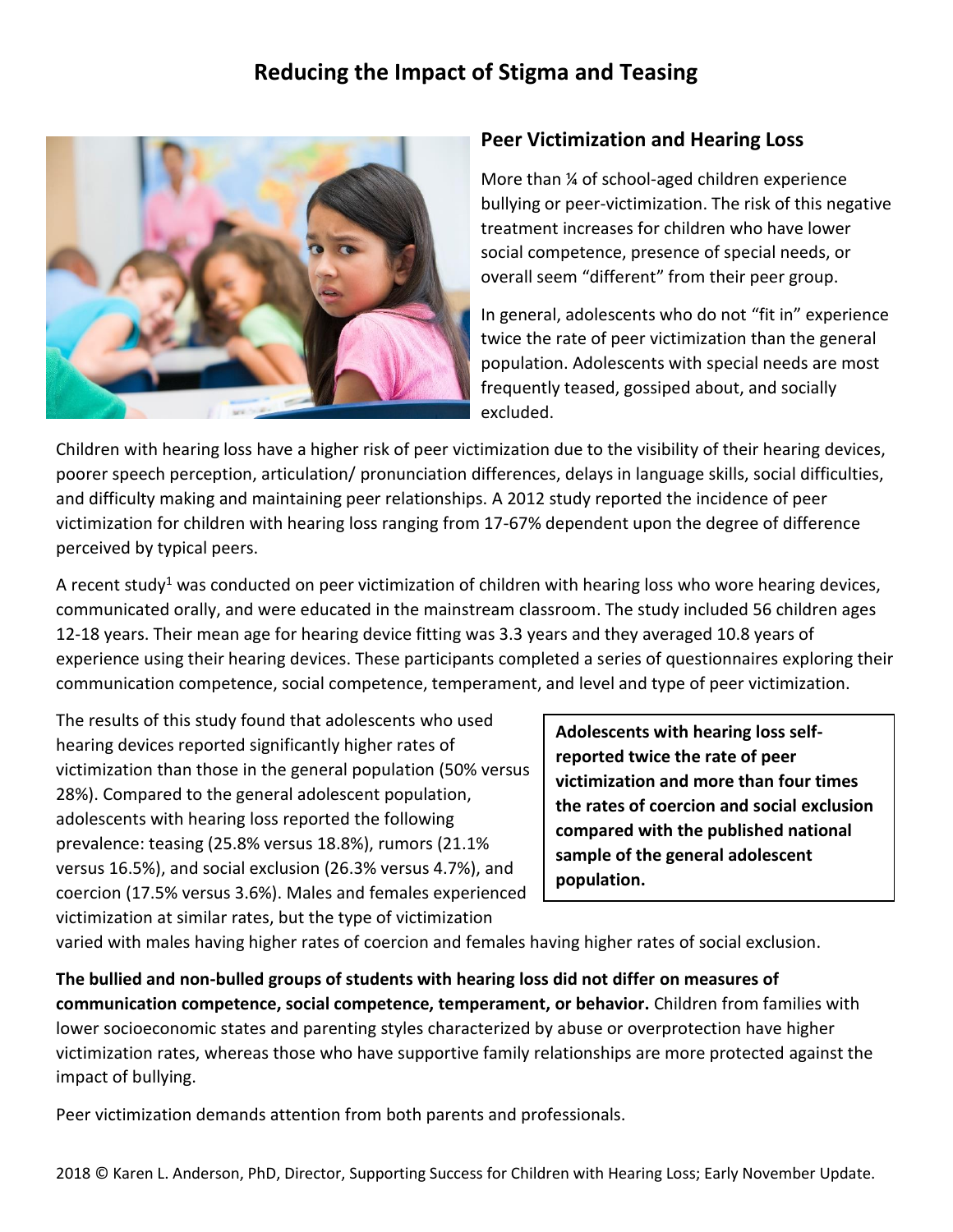## **Stigma and Hearing Loss**

Among adults not pursuing hearing care, 21% described hearing aids as "too embarrassing", 15% described them as "unattractive", and 14% claimed hearing aids were "too noticeable". These all represent the perceived stigma of having a hearing loss. Stigma can be divided into two types:



**External or environmental stigma** – messages that people with hearing loss receive from other people, such as impatience, embarrassment, discomfort, or anger related to increased communication difficulty with the person who has the hearing loss. Examples of environmental stigma for children could include a teacher looking annoyed when a child drops of the HAT microphone, being ignored by classmates during group work, or any type of teasing or other peer-victimization. Home examples could include being excluded from family conversations, being discouraged to use hearing devices in public "so people don't know," or being yelled at for not following a parent's instructions because the direction was not heard.

**Internal stigma** – negative messages that people with hearing loss

tell themselves that are triggered by the embarrassment, vulnerability, shame, and/or fear they feel as they anticipate or experience increased communication challenges. Examples of internal stigma for children could include eating lunch alone because it is too hard to understand what peers are saying in the noisy environment, not wanting to participate in class discussions because of experiences providing an answer to a question different than the one asked, or not requesting clarification or repetition of information missed auditorily because they don't want to "stick out." A home example includes the child isolating himself from family activities or acting out behaviorally because he cannot readily understand what is being said and has received impatient or angry responses when asking for clarification.

## **Strategies to Reduce the Impact of Stigma and Peer-Victimization**

Dealing with stigma and teasing or bullying can have far-reaching effects on school performance and selfconcept. Students who expect that negative consequences will occur when they self-advocate or use their hearing devices are much more likely to reject use of their devices and not fully participate in the general education curriculum. There are some strategies in common, and some different when helping children [develop resilience](https://successforkidswithhearingloss.com/product/building-self-confidence-resilience-to-maximize-acceptance-of-hearing-devices/) in dealing with these issues.

#### **Addressing Victimization and Stigma**

- 1. Issues related to stigma and peer victimization can be included on IEPs or 504 plans, for example:
	- a. Specify the need to inform teachers and classmates about hearing loss to reduce negative responses to the student and/or hearing devices.
	- b. Provide a safe environment statement designing a "home base" where a student can go when feeling unsafe or a "safe person" with whom a student can discuss difficult situations.
	- c. IEPs can include strategies to reduce vulnerability and improve response to bullying by targeting response to bully and [social pragmatic skills,](https://successforkidswithhearingloss.com/for-professionals/social-communication-pragmatics/) via 1:1 instruction, role playing, or social stories.

2018 © Karen L. Anderson, PhD, Director, Supporting Success for Children with Hearing Loss; Early November Update.